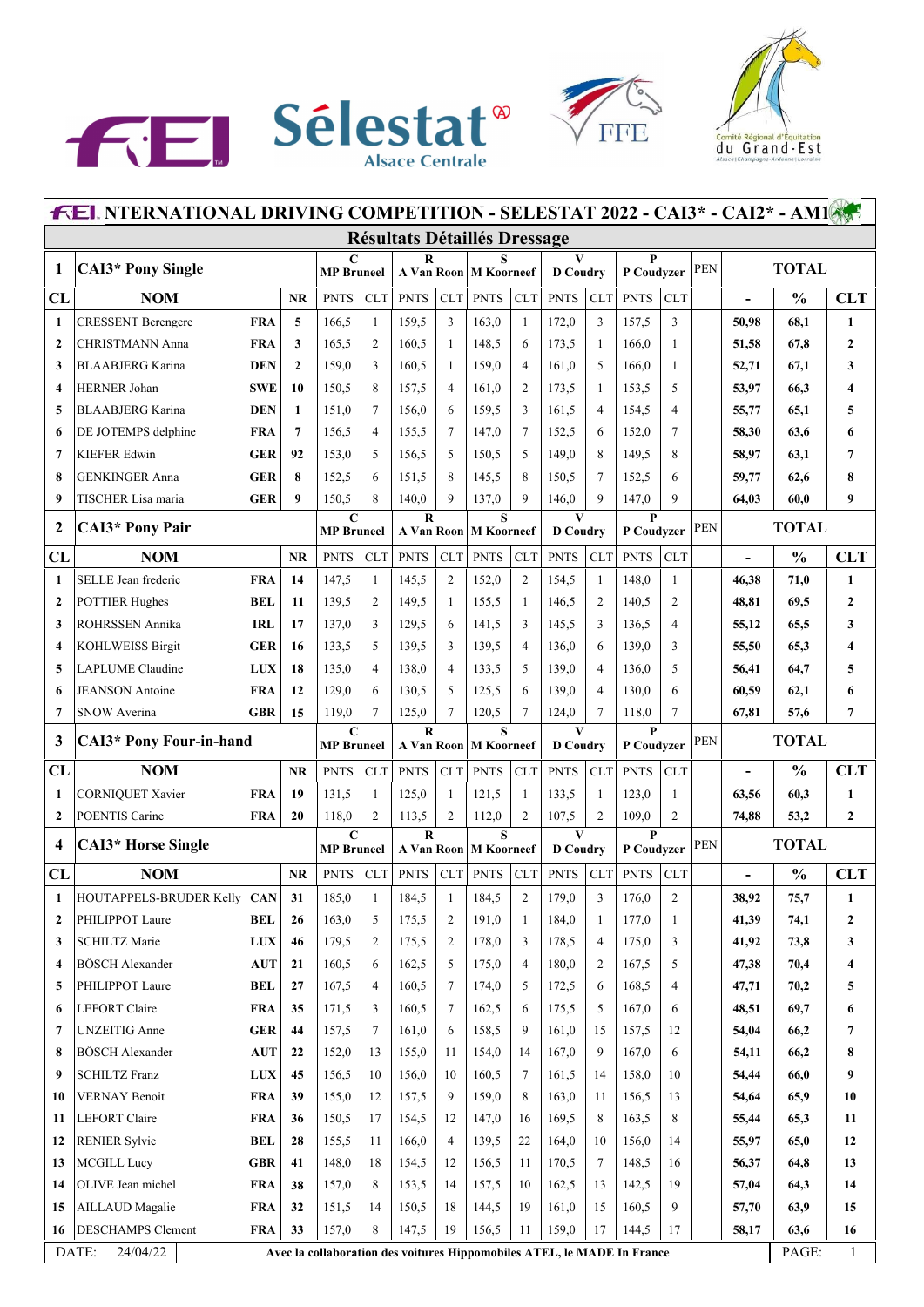





| <b>FEL NTERNATIONAL DRIVING COMPETITION - SELESTAT 2022 - CAI3* - CAI2* - AM1</b> |                                     |            |           |                                  |                          |                                     |                |                              |                |                      |                |                            |                |            |                          |               |                  |
|-----------------------------------------------------------------------------------|-------------------------------------|------------|-----------|----------------------------------|--------------------------|-------------------------------------|----------------|------------------------------|----------------|----------------------|----------------|----------------------------|----------------|------------|--------------------------|---------------|------------------|
|                                                                                   |                                     |            |           |                                  |                          | <b>Résultats Détaillés Dressage</b> |                |                              |                |                      |                |                            |                |            |                          |               |                  |
| 17                                                                                | <b>GÄNSHIRT</b> Fabian              | <b>GER</b> | 86        | 151,5                            | 14                       | 151,5                               | 17             | 150,0                        | 15             | 147,5                | 23             | 158,0                      | 10             |            | 58,97                    | 63,1          | 17               |
| 18                                                                                | <b>LEJEUNE</b> Etienne              | <b>BEL</b> | 24        | 136.5                            | 22                       | 141,5                               | 22             | 154,5                        | 13             | 163,0                | 11             | 141,5                      | 20             |            | 61,83                    | 61,4          | 18               |
| 19                                                                                | THIBAUT-MCCAW Maureen               | <b>LUX</b> | 47        | 144,5                            | 19                       | 152,0                               | 16             | 146,5                        | 17             | 159,0                | 17             | 131,0                      | 23             |            | 62,36                    | 61,0          | 19               |
| 20                                                                                | <b>MEYSON</b> Stephane              | <b>FRA</b> | 37        | 142,0                            | 20                       | 146,0                               | 21             | 142,0                        | 20             | 155,5                | 21             | 138,5                      | 21             |            | 63,56                    | 60,3          | 20               |
| 21                                                                                | <b>CLAEYS</b> Pieter                | <b>BEL</b> | 23        | 139.5                            | 21                       | 147,5                               | 19             | 141,0                        | 21             | 156,5                | 20             | 133,5                      | 22             |            | 64,36                    | 59.8          | 21               |
| 22                                                                                | MEUWIS Jonathan                     | <b>BEL</b> | 25        | 134,5                            | 23                       | 140,5                               | 23             | 136,0                        | 23             | 152,0                | 22             | 144,0                      | 18             |            | 65,83                    | 58,9          | 22               |
| 23                                                                                | <b>GARCIA</b> Didier                | <b>FRA</b> | 34        | 151,0                            | 16                       | 152,5                               | 15             | 145,0                        | 18             | 158,0                | 19             | 152,5                      | 15             | 15         | 73,90                    | 53,8          | 23               |
| 5                                                                                 | CAI3* Horse Pair                    |            |           | $\mathbf C$<br><b>MP</b> Bruneel |                          | $\bf R$                             |                | S<br>A Van Roon   M Koorneef |                | V<br><b>D</b> Coudry |                | P<br>P Coudyzer            |                | PEN        |                          | <b>TOTAL</b>  |                  |
| CL                                                                                | <b>NOM</b>                          |            | <b>NR</b> | <b>PNTS</b>                      | <b>CLT</b>               | <b>PNTS</b>                         | CLT            | <b>PNTS</b>                  | CLT            | <b>PNTS</b>          | <b>CLT</b>     | <b>PNTS</b>                | <b>CLT</b>     |            | $\overline{\phantom{a}}$ | $\frac{0}{0}$ | <b>CLT</b>       |
| $\mathbf{1}$                                                                      | BÖSCH Stefan                        | <b>AUT</b> | 49        | 137,5                            | $\mathbf{1}$             | 147,5                               | $\mathbf{1}$   | 156,0                        | $\mathbf{1}$   | 138,0                | 3              | 142,0                      | $\mathbf{1}$   |            | 50,41                    | 68,5          | 1                |
| $\overline{2}$                                                                    | <b>MALGET Claude</b>                | <b>LUX</b> | 53        | 128,0                            | 4                        | 147,0                               | 2              | 133,5                        | 3              | 139,0                | 2              | 135,0                      | 2              |            | 56,26                    | 64,8          | $\overline{2}$   |
| 3                                                                                 | <b>DELMAS</b> Diane                 | <b>FRA</b> | 50        | 135,0                            | 2                        | 129,0                               | $\overline{4}$ | 138,5                        | 2              | 140,0                | -1             | 133,5                      | 3              |            | 57,25                    | 64,2          | 3                |
| $\overline{\mathbf{4}}$                                                           | <b>KENCK Patricia</b>               | <b>FRA</b> | 51        | 128,5                            | 3                        | 137,5                               | 3              | 131,5                        | 4              | 133,0                | $\overline{4}$ | 131,5                      | $\overline{4}$ |            | 59,38                    | 62,9          | 4                |
| 5                                                                                 | <b>VOGEL Francois</b>               | <b>FRA</b> | 52        | 123,5                            | 5                        | 124,0                               | 5              | 123,0                        | 5              | 127,0                | 5              | 128,5                      | 5              |            | 64,85                    | 59,5          | 5                |
| 6                                                                                 | <b>CAI2*</b> Pony Single            |            |           | $\mathbf C$<br><b>MP</b> Bruneel |                          | $\bf{R}$                            |                | S<br>A Van Roon M Koorneef   |                | V<br><b>D</b> Coudry |                | P<br>P Coudyzer            |                | PEN        |                          | <b>TOTAL</b>  |                  |
| CL                                                                                | <b>NOM</b>                          |            | <b>NR</b> | <b>PNTS</b>                      | <b>CLT</b>               | <b>PNTS</b>                         | CLT            | <b>PNTS</b>                  | <b>CLT</b>     | <b>PNTS</b>          | <b>CLT</b>     | <b>PNTS</b>                | <b>CLT</b>     |            |                          | $\frac{0}{0}$ | <b>CLT</b>       |
| 1                                                                                 | SCHLEICHER Kai Maria                | <b>GER</b> | 87        | 143,5                            | 1                        | 154,0                               | 1              | 148,0                        | $\mathbf{1}$   | 148,0                | 1              | 141,0                      | 2              |            | 48,36                    | 69,8          | $\mathbf{1}$     |
| $\overline{2}$                                                                    | <b>SCOTT Lucy</b>                   | <b>GBR</b> | 55        | 142,5                            | 2                        | 150,0                               | 2              | 141,5                        | 2              | 148,0                | -1             | 139,0                      | 3              |            | 50,41                    | 68,5          | $\mathbf{2}$     |
| 3                                                                                 | <b>BUCK Robert</b>                  | <b>GBR</b> | 54        | 134,5                            | $\overline{\mathcal{L}}$ | 148,0                               | 3              | 138,0                        | 3              | 142,0                | 4              | 142,0                      | -1             | 5          | 57,92                    | 63,8          | 3                |
| 4                                                                                 | HERTKORN-KIEFER Katrin              | <b>GER</b> | 91        | 135,0                            | 3                        | 129,0                               | $\overline{4}$ | 127,5                        | $\overline{4}$ | 144,5                | 3              | 128,5                      | $\overline{4}$ |            | 59,00                    | 63,1          | 4                |
|                                                                                   | <b>CAI2*</b> Pony Pair              |            |           |                                  |                          |                                     |                |                              |                |                      |                | P<br>P Coudyzer            |                | PEN        |                          | <b>TOTAL</b>  |                  |
| 7                                                                                 |                                     |            |           | $\mathbf C$<br><b>MP</b> Bruneel |                          | $\bf{R}$                            |                | S<br>A Van Roon   M Koorneef |                | V<br><b>D</b> Coudry |                |                            |                |            |                          |               |                  |
| CL                                                                                | <b>NOM</b>                          |            | <b>NR</b> | <b>PNTS</b>                      | <b>CLT</b>               | <b>PNTS</b>                         | CLT            | <b>PNTS</b>                  | <b>CLT</b>     | <b>PNTS</b>          | <b>CLT</b>     | <b>PNTS</b>                | <b>CLT</b>     |            | $\overline{a}$           | $\frac{0}{0}$ | <b>CLT</b>       |
| 1                                                                                 | <b>TOUBLANC Mathieu</b>             | <b>FRA</b> | 56        | 134,0                            | $\mathbf{1}$             | 144,5                               | $\mathbf{1}$   | 142,0                        | $\mathbf{1}$   | 146,0                | $\mathbf{1}$   | 132,5                      | $\mathbf{1}$   |            | 53,75                    | 66,4          | $\mathbf{1}$     |
| 8                                                                                 | <b>CAI2*</b> Pony Four-in-hand      |            |           | $\mathbf C$<br><b>MP</b> Bruneel |                          | R                                   |                | S<br>A Van Roon M Koorneef   |                | V<br><b>D</b> Coudry |                | P<br>P Coudyzer            |                | PEN        |                          | <b>TOTAL</b>  |                  |
| CL                                                                                | <b>NOM</b>                          |            | <b>NR</b> | <b>PNTS</b>                      | <b>CLT</b>               | <b>PNTS</b>                         | CLT            | <b>PNTS</b>                  | <b>CLT</b>     | <b>PNTS</b>          | <b>CLT</b>     | <b>PNTS</b>                | <b>CLT</b>     |            | $\blacksquare$           | $\frac{0}{0}$ | <b>CLT</b>       |
| 1                                                                                 | <b>LENORMAND Eric</b>               | <b>FRA</b> | 57        | 121,0                            | 1                        | 125,0                               | 1              | 126,0                        | $\mathbf{1}$   | 122,5                | 1              | 125,5                      | -1             |            | 65,76                    | 58,9          | 1                |
| 9                                                                                 | <b>CAI2*</b> Horse Single           |            |           | C<br><b>MP</b> Bruneel           |                          | R                                   |                | A Van Roon   M Koorneef      |                | V<br><b>D</b> Coudry |                | P Coudyzer                 |                | PEN        |                          | <b>TOTAL</b>  |                  |
| CL                                                                                | <b>NOM</b>                          |            | <b>NR</b> | <b>PNTS</b>                      | <b>CLT</b>               | <b>PNTS</b>                         | CLT            | <b>PNTS</b>                  | CLT            | <b>PNTS</b>          | CLT            | <b>PNTS</b>                | <b>CLT</b>     |            | $\overline{\phantom{a}}$ | $\frac{0}{0}$ | <b>CLT</b>       |
| 1                                                                                 | OLIVE Jean michel                   | <b>FRA</b> | 58        | 138,5                            | -1                       | 130,5                               | 2              | 134,5                        | 2              | 146,0                | 1              | 136,0                      | -1             |            | 55,80                    | 65,1          | $\mathbf{1}$     |
| $\overline{2}$                                                                    | <b>VERNAY Benoit</b>                | <b>FRA</b> | 59        | 135,5                            | 2                        | 137,0                               | 1              | 136,0                        | $\mathbf{1}$   | 142,0                | $\overline{c}$ | 131,5                      | $\overline{2}$ |            | 56,34                    | 64,8          | $\boldsymbol{2}$ |
| B                                                                                 | <b>Under 25 Drivers Pony Single</b> |            |           | C<br><b>MP</b> Bruneel           |                          | $\bf{R}$                            |                | S<br>A Van Roon   M Koorneef |                | P<br>P Coudyzer      |                |                            |                | <b>PEN</b> |                          | <b>TOTAL</b>  |                  |
| CL                                                                                | <b>NOM</b>                          |            | <b>NR</b> | <b>PNTS</b>                      | <b>CLT</b>               | <b>PNTS</b>                         | CLT            | <b>PNTS</b>                  | <b>CLT</b>     | <b>PNTS</b>          | ${\rm CLT}$    | <b>PNTS</b>                | <b>CLT</b>     |            | $\overline{\phantom{a}}$ | $\frac{0}{0}$ | <b>CLT</b>       |
| 1                                                                                 | <b>LENORMAND Valentine</b>          | <b>FRA</b> | 62        | 122,0                            | 1                        | 125,0                               | -1             | 125,0                        | 1              | 114,0                | $\mathbf{1}$   |                            |                |            | 45,79                    | 71,4          | 1                |
| $\overline{2}$                                                                    | TISCHER Lisa maria                  | <b>GER</b> | 63        | 118,5                            | 2                        | 112,0                               | 2              | 114,0                        | 2              | 113,0                | 2              |                            |                |            | 52,49                    | 67,2          | 2                |
| 3                                                                                 | <b>FELGUEIRAS Romane</b>            | <b>FRA</b> | 60        | 113,0                            | 3                        | 109,5                               | 3              | 109,0                        | 3              | 108,0                | 3              |                            |                |            | 56,72                    | 64,5          | 3                |
| 4                                                                                 | <b>LENNE</b> Louise                 | <b>FRA</b> | 61        | 99,5                             | 4                        | 98,0                                | $\overline{4}$ | 94,5                         | 4              | 93,0                 | 4              |                            |                |            | 69,53                    | 56,5          | 4                |
| $\mathbf C$                                                                       | <b>Under 25 Drivers Pony Pair</b>   |            |           | $\mathbf C$<br><b>MP</b> Bruneel |                          | R                                   |                | S<br>A Van Roon   M Koorneef |                | V<br><b>D</b> Coudry |                | $\mathbf{P}$<br>P Coudyzer |                | PEN        |                          | <b>TOTAL</b>  |                  |
| CL                                                                                | <b>NOM</b>                          |            | NR        | <b>PNTS</b>                      | CLT                      | <b>PNTS</b>                         | CLT            | PNTS                         | <b>CLT</b>     | <b>PNTS</b>          | ${\rm CLT}$    | <b>PNTS</b>                | <b>CLT</b>     |            | $\overline{\phantom{a}}$ | $\frac{0}{0}$ | <b>CLT</b>       |
| 1                                                                                 | REINHARDT Leon zacharias            | <b>GER</b> | 65        | 116,0                            | $\mathbf{1}$             | 117,5                               | $\mathbf{1}$   | 117,0                        | $\mathbf{1}$   | 116,5                | $\mathbf{1}$   | 106,0                      | -1             |            | 52,28                    | 67,3          | $\mathbf{1}$     |
| $\mathbf{2}$                                                                      | HENSEL Lena                         | <b>GER</b> | 64        | 99,0                             | $\overline{2}$           | 107,5                               | 2              | 104,0                        | 2              | 101,0                | 2              | 97,0                       | $\overline{2}$ |            | 64,40                    | 59,7          | $\boldsymbol{2}$ |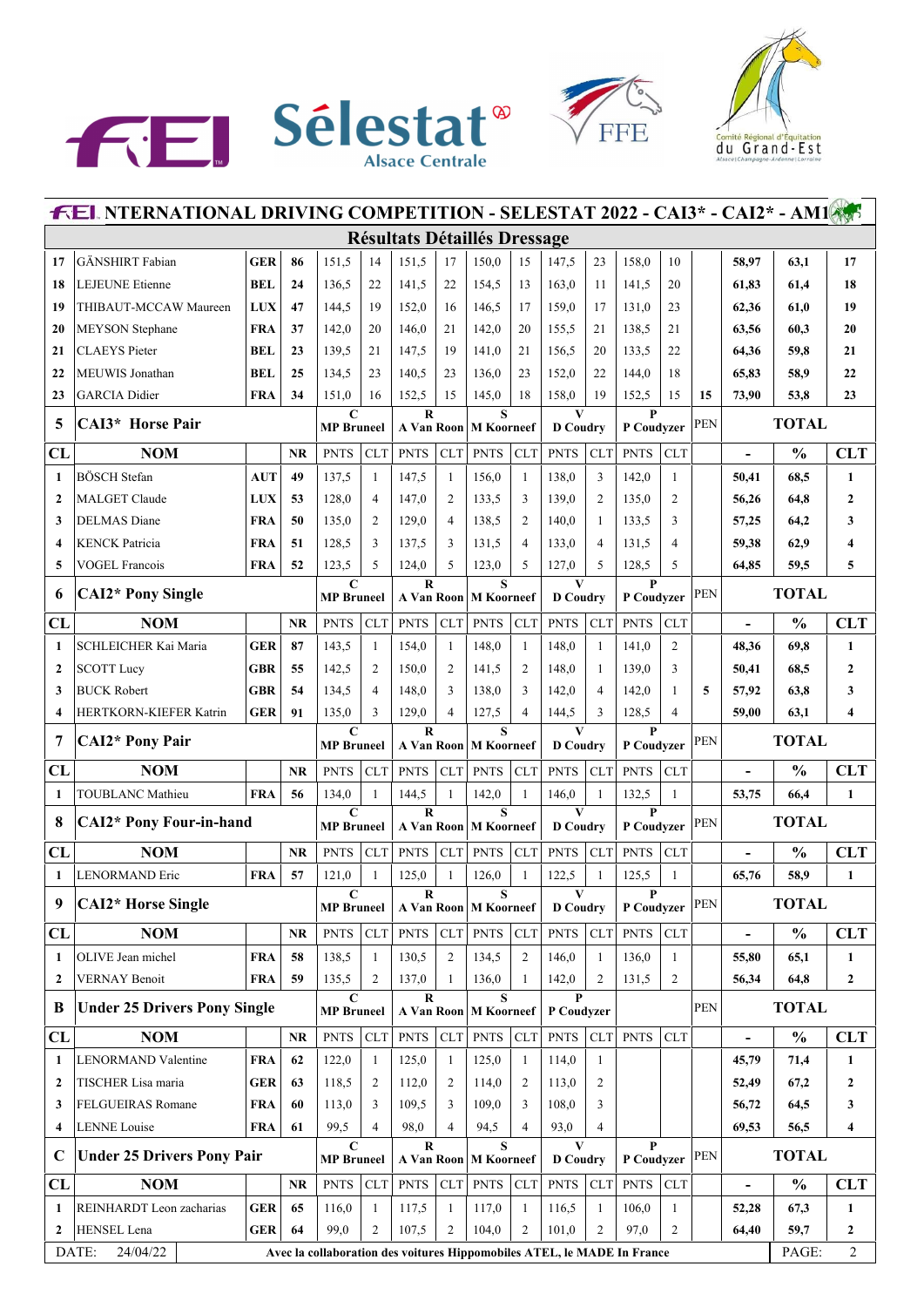





| <b>FEL NTERNATIONAL DRIVING COMPETITION - SELESTAT 2022 - CAI3* - CAI2* - AM1</b> |                                      |            |           |                                                                         |                |                                       |                |                                                    |                |                                 |                |                            |                |            |                          |               |                |
|-----------------------------------------------------------------------------------|--------------------------------------|------------|-----------|-------------------------------------------------------------------------|----------------|---------------------------------------|----------------|----------------------------------------------------|----------------|---------------------------------|----------------|----------------------------|----------------|------------|--------------------------|---------------|----------------|
|                                                                                   | <b>Résultats Détaillés Dressage</b>  |            |           |                                                                         |                |                                       |                |                                                    |                |                                 |                |                            |                |            |                          |               |                |
| D                                                                                 | <b>Under 25 Drivers Horse Single</b> |            |           | $\mathbf C$<br><b>MP</b> Bruneel                                        |                | R                                     |                | s<br>A Van Roon M Koorneef                         |                | $\mathbf{V}$<br><b>D</b> Coudry |                | $\mathbf{P}$<br>P Coudvzer |                | <b>PEN</b> | <b>TOTAL</b>             |               |                |
| CL                                                                                | <b>NOM</b>                           |            | <b>NR</b> | <b>PNTS</b>                                                             | <b>CLT</b>     | <b>PNTS</b>                           | <b>CLT</b>     | <b>PNTS</b>                                        | <b>CLT</b>     | <b>PNTS</b>                     | <b>CLT</b>     | <b>PNTS</b>                | <b>CLT</b>     |            | $\blacksquare$           | $\frac{0}{0}$ | <b>CLT</b>     |
| $\mathbf{1}$                                                                      | <b>SCHUBERT Ciara</b>                | <b>GER</b> | 68        | 117,5                                                                   | $\mathbf{1}$   | 116,5                                 | $\mathbf{1}$   | 119,5                                              | $\overline{c}$ | 116,0                           | $\overline{c}$ | 111,5                      | $\overline{2}$ |            | 50,77                    | 68,3          | $\mathbf{1}$   |
| 1                                                                                 | <b>SCHUBERT Ciara</b>                | <b>GER</b> | 67        | 110,5                                                                   | $\overline{2}$ | 113,0                                 | $\overline{2}$ | 121,5                                              | $\mathbf{1}$   | 121,0                           | 1              | 115,0                      | 1              |            | 50,77                    | 68,3          | 1              |
| 3                                                                                 | <b>RISCH Valentin</b>                | <b>FRA</b> | 66        | 103,0                                                                   | $\overline{4}$ | 113,0                                 | $\overline{2}$ | 103,5                                              | 3              | 93,5                            | 5              | 102,5                      | 4              |            | 63,09                    | 60,6          | 3              |
| 4                                                                                 | <b>ASSAILLY Celia</b>                | <b>FRA</b> | 88        | 106,0                                                                   | 3              | 96,5                                  | $\overline{4}$ | 98,5                                               | $\overline{4}$ | 96.5                            | 4              | 104,0                      | 3              |            | 65,72                    | 58,9          | 4              |
| 5                                                                                 | <b>UNZEITIG</b> Anne                 | <b>GER</b> | 69        | 96,0                                                                    | 5              | 96,5                                  | $\overline{4}$ | 91,0                                               | 5              | 103,5                           | 3              | 96,0                       | 5              |            | 69,20                    | 56,8          | 5              |
| Е                                                                                 | <b>Juniors Pony Single</b>           |            |           | C<br><b>MP</b> Bruneel                                                  |                | $\bf{R}$<br>A Van Roon                |                | S<br><b>M</b> Koorneef                             |                | V<br><b>D</b> Coudry            |                | $\mathbf{P}$<br>P Coudyzer |                | PEN        |                          | <b>TOTAL</b>  |                |
| CL                                                                                | <b>NOM</b>                           |            | <b>NR</b> | <b>PNTS</b>                                                             | <b>CLT</b>     | <b>PNTS</b>                           | <b>CLT</b>     | <b>PNTS</b>                                        | <b>CLT</b>     | <b>PNTS</b>                     | <b>CLT</b>     | <b>PNTS</b>                | <b>CLT</b>     |            |                          | $\frac{0}{0}$ | <b>CLT</b>     |
| 1                                                                                 | STOLZENBERGER Philipp                | <b>GER</b> | 78        | 142,5                                                                   | $\mathbf{1}$   | 149,5                                 | $\mathbf{1}$   | 141,5                                              | $\mathbf{1}$   | 137,0                           | $\overline{4}$ | 138,0                      | $\mathbf{1}$   |            | 46,64                    | 70,9          | 1              |
| 2                                                                                 | HÜSGES Laura                         | <b>GER</b> | 75        | 132,5                                                                   | $\overline{4}$ | 134,5                                 | $\overline{2}$ | 139,0                                              | $\overline{c}$ | 140,0                           | 3              | 131,5                      | 3              |            | 51,60                    | 67,8          | 2              |
| 3                                                                                 | <b>SCHLEICHER Pia</b>                | <b>GER</b> | 77        | 131,5                                                                   | 5              | 134,0                                 | 3              | 133,0                                              | $\overline{4}$ | 142,0                           | 1              | 135,5                      | $\overline{c}$ |            | 51,84                    | 67,6          | 3              |
| 4                                                                                 | LENORMAND Kilian                     | <b>FRA</b> | 73        | 134,5                                                                   | 3              | 125,5                                 | 5              | 133,5                                              | 3              | 140,5                           | $\overline{2}$ | 126,0                      | 4              |            | 54,40                    | 66,0          | 4              |
| 5                                                                                 | <b>ROHRSSEN Kris</b>                 | <b>IRL</b> | 79        | 135,5                                                                   | $\overline{2}$ | 132,5                                 | $\overline{4}$ | 121,5                                              | $\tau$         | 135,0                           | 5              | 125,0                      | 5              |            | 56,08                    | 64,9          | 5              |
| 6                                                                                 | <b>AMEND Pauline</b>                 | <b>GER</b> | 74        | 127,0                                                                   | $\overline{7}$ | 120,5                                 | $\tau$         | 122,0                                              | 6              | 134,0                           | 6              | 124,5                      | 6              |            | 59,52                    | 62,8          | 6              |
| 7                                                                                 | <b>SCHMID Sophia</b>                 | <b>AUT</b> | 70        | 130,0                                                                   | 6              | 125,0                                 | 6              | 125,5                                              | 5              | 120,0                           | 8              | 113,5                      | 10             |            | 61,76                    | 61,4          | 7              |
| 8                                                                                 | <b>NOTTRET Anthony</b>               | <b>FRA</b> | 89        | 125,0                                                                   | 8              | 117,0                                 | 8              | 112,0                                              | 9              | 120,0                           | 8              | 116,0                      | 8              |            | 65,60                    | 59,0          | 8              |
| 9                                                                                 | <b>FASSEL</b> Perlane                | <b>FRA</b> | 71        | 117,5                                                                   | 10             | 114,5                                 | 9              | 115,5                                              | 8              | 123,0                           | $\tau$         | 114.0                      | 9              |            | 66,48                    | 58,4          | 9              |
| 10                                                                                | JUNG Julia                           | <b>FRA</b> | 72        | 121,5                                                                   | 9              | 112,5                                 | 10             | 110,5                                              | 10             | 116,0                           | 10             | 117,5                      | $\overline{7}$ |            | 67,52                    | 57,8          | 10             |
| F                                                                                 | <b>Juniors Pony Pair</b>             |            |           | $\mathbf C$<br><b>MP</b> Bruneel                                        |                | $\overline{\mathbf{R}}$<br>A Van Roon |                | $\mathbf{s}$<br><b>M</b> Koorneef                  |                | V<br><b>D</b> Coudry            |                | $\mathbf{P}$<br>P Coudyzer |                | PEN        |                          | <b>TOTAL</b>  |                |
| CL                                                                                | <b>NOM</b>                           |            | <b>NR</b> | <b>PNTS</b>                                                             | <b>CLT</b>     | <b>PNTS</b>                           | <b>CLT</b>     | <b>PNTS</b>                                        | <b>CLT</b>     | <b>PNTS</b>                     | <b>CLT</b>     | <b>PNTS</b>                | <b>CLT</b>     |            | $\overline{a}$           | $\frac{0}{0}$ | <b>CLT</b>     |
| 1                                                                                 | <b>ANDREW Max</b>                    | <b>GER</b> | 80        | 140,0                                                                   | $\mathbf{1}$   | 141,0                                 | 1              | 146,5                                              | $\mathbf{1}$   | 135,5                           | 1              | 126,0                      | $\mathbf{1}$   |            | 49,76                    | 68,9          | $\mathbf{1}$   |
| $\mathbf{2}$                                                                      | <b>REINHARDT</b> Malte               | <b>GER</b> | 81        | 113,5                                                                   | $\overline{2}$ | 106,5                                 | $\overline{2}$ | 114,0                                              | $\overline{c}$ | 110,0                           | $\overline{c}$ | 106,5                      | $\overline{2}$ |            | 71,92                    | 55,1          | $\overline{2}$ |
| G                                                                                 | <b>Children Pony Single</b>          |            |           | $\mathbf C$<br><b>MP</b> Bruneel                                        |                | $\bf{R}$                              |                | $\overline{\mathbf{s}}$<br>A Van Roon   M Koorneef |                | V<br><b>D</b> Coudry            |                | $\mathbf{P}$<br>P Coudvzer |                | PEN        |                          | <b>TOTAL</b>  |                |
| CL                                                                                | <b>NOM</b>                           |            | <b>NR</b> | <b>PNTS</b>                                                             | <b>CLT</b>     | <b>PNTS</b>                           | CLT            | <b>PNTS</b>                                        | <b>CLT</b>     | <b>PNTS</b>                     | <b>CLT</b>     | <b>PNTS</b>                | <b>CLT</b>     |            | $\blacksquare$           | $\frac{0}{0}$ | <b>CLT</b>     |
| $\mathbf{1}$                                                                      | <b>CASTELLI Bice</b>                 | <b>ITA</b> | 85        | 130,0                                                                   | $\mathbf{1}$   | 132,5                                 | $\mathbf{1}$   | 138,0                                              | $\mathbf{1}$   | 129,5                           | $\mathbf{1}$   | 130.0                      | $\mathbf{1}$   |            | 54,40                    | 66,0          | $\mathbf{1}$   |
|                                                                                   | <b>BANNERT</b> Audrey                | <b>GER</b> | 84        | 129,5                                                                   | 2              | 128,0                                 | 2              | 132,5                                              | 2              | 122,5                           | 4              | 123,5                      | 2              |            | 58,24                    | 63,6          | 2              |
| 3                                                                                 | <b>NOTTRET Herve</b>                 | FRA        | 90        | 129,5                                                                   | $\overline{2}$ | 126,0                                 | 3              | 124,5                                              | $\overline{4}$ | 126,0                           | 3              | 119,0                      | 3              |            | 60,00                    | 62,5          | 3              |
| 4                                                                                 | <b>AILLAUD Nuno</b>                  | <b>FRA</b> | 82        | 126,5                                                                   | $\overline{4}$ | 125,0                                 | $\overline{4}$ | 127,0                                              | 3              | 127,5                           | 2              | 117,5                      | 4              |            | 60,24                    | 62,4          | 4              |
| 5                                                                                 | LEGRET Bouly marine                  | <b>FRA</b> | 83        | 122,0                                                                   | 5              | 117,5                                 | 5              | 116,5                                              | 5              | 117,5                           | 5              | 114,5                      | 5              |            | 65,92                    | 58,8          | 5              |
| U                                                                                 | <b>AM 1 GP Poney Solo</b>            |            |           | C<br><b>MP</b> Bruneel                                                  |                | $\bf R$<br>A Van Roon                 |                | S<br>G Ory                                         |                | V<br>D.Coudry                   |                | P<br>P Coudvzer            |                | <b>PEN</b> |                          | <b>TOTAL</b>  |                |
| CL                                                                                | <b>NOM</b>                           |            | <b>NR</b> | <b>PNTS</b>                                                             | CLT            | <b>PNTS</b>                           | CLT            | <b>PNTS</b>                                        | <b>CLT</b>     | <b>PNTS</b>                     | <b>CLT</b>     | <b>PNTS</b>                | <b>CLT</b>     |            | $\overline{a}$           | $\frac{0}{0}$ | <b>CLT</b>     |
| 1                                                                                 | JACOB Justine                        | <b>FRA</b> | 101       | 133,5                                                                   | 1              | 136,5                                 | $\mathbf{1}$   | 131,0                                              | $\mathbf{1}$   | 139,0                           | $\mathbf{1}$   | 126,5                      | $\mathbf{1}$   |            | 58,56                    | 63,4          | $\mathbf{1}$   |
| V                                                                                 | <b>AM 1 GP Poney Paire</b>           |            |           | C<br><b>MP</b> Bruneel                                                  |                | $\bf R$<br>A Van Roon                 |                | S<br>G Ory                                         |                | V<br><b>D.Coudry</b>            |                | $\mathbf{P}$<br>P Coudyzer |                | PEN        |                          | <b>TOTAL</b>  |                |
| CL                                                                                | <b>NOM</b>                           |            | <b>NR</b> | <b>PNTS</b>                                                             | CLT            | <b>PNTS</b>                           | CLT            | <b>PNTS</b>                                        | <b>CLT</b>     | <b>PNTS</b>                     | ${\rm CLT}$    | <b>PNTS</b>                | <b>CLT</b>     |            | $\overline{\phantom{a}}$ | $\frac{0}{0}$ | <b>CLT</b>     |
| $\mathbf{1}$                                                                      | <b>CRESSENT Robin</b>                | <b>FRA</b> | 121       | 137,0                                                                   | 1              | 140,5                                 | 1              | 133,0                                              | $\mathbf{1}$   | 136,5                           | $\mathbf{1}$   | 128,0                      | $\mathbf{1}$   |            | 57,27                    | 64,2          | $\mathbf{1}$   |
| 2                                                                                 | <b>EGELE Guillaume</b>               | <b>FRA</b> | 103       | 122,5                                                                   | 3              | 123,0                                 | 2              | 118,5                                              | $\overline{2}$ | 113,5                           | 2              | 115,5                      | 2              |            | 69,75                    | 56,4          | 2              |
| 3                                                                                 | <b>CAPELLE Arthur</b>                | <b>FRA</b> | 102       | 123,0                                                                   | $\overline{c}$ | 118,5                                 | 3              | 113,5                                              | 3              | 113,5                           | 2              | 114,5                      | 3              |            | 71,27                    | 55,5          | 3              |
| X                                                                                 | <b>AM1 GP Solo</b>                   |            |           | $\mathbf C$<br><b>MP</b> Bruneel                                        |                | $\bf R$<br>A Van Roon                 |                | S<br>G Ory                                         |                | V<br>D.Coudry                   |                | P<br>P Coudyzer            |                | <b>PEN</b> |                          | <b>TOTAL</b>  |                |
| CL                                                                                | <b>NOM</b>                           |            | <b>NR</b> | <b>PNTS</b>                                                             | CLT            | <b>PNTS</b>                           | CLT            | <b>PNTS</b>                                        | <b>CLT</b>     | <b>PNTS</b>                     | CLT            | <b>PNTS</b>                | <b>CLT</b>     |            | $\overline{\phantom{a}}$ | $\frac{0}{0}$ | <b>CLT</b>     |
|                                                                                   | DATE:<br>24/04/22                    |            |           | Avec la collaboration des voitures Hippomobiles ATEL, le MADE In France |                |                                       |                |                                                    |                |                                 |                |                            |                |            |                          | PAGE:         | $\mathfrak{Z}$ |